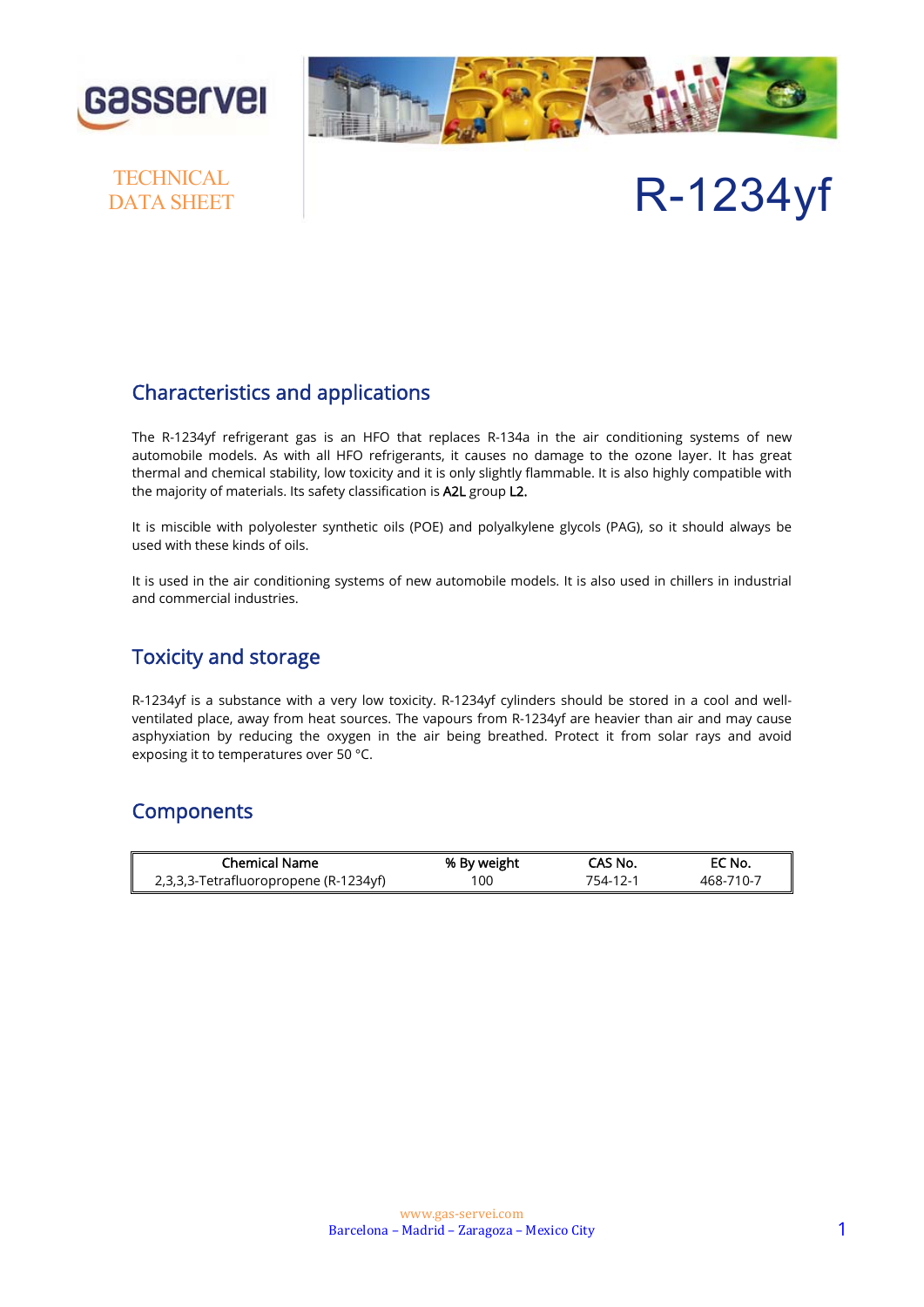



## Physical properties

| <b>PHYSICAL PROPERTIES</b>   | <b>UNITS</b>         | R-1234yf         |
|------------------------------|----------------------|------------------|
| Molecular weight             | (g/mol)              | 114,0            |
| Boiling point                | $(^{\circ}C)$        | $-29,4$          |
| Critical temperature         | $(^{\circ}C)$        | 94,7             |
| Critical pressure            | (bar)                | 33,81            |
| Critical density             | (Kg/m <sup>3</sup> ) | 475,55           |
| Vapour pressure (21,1°C)     | (bar)                | 6,07             |
| Vapour pressure (54,4°C)     | (bar)                | 14,2             |
| Density                      | (Kg/m <sup>3</sup> ) | 1100             |
| Solubility in water (24°C)   | (mg/l)               | 198,2            |
| Sliding temperature or glide | (K)                  | $\overline{0}$   |
| Safety classification        |                      | A <sub>2</sub> L |
| Lower flammability limit     | (Kg/m <sup>3</sup> ) | 0,289            |
| Auto-ignition temperature    | $(^{\circ}C)$        | 405              |
| ODP                          |                      | $\overline{0}$   |
| <b>GWP</b>                   |                      | $4*$             |

 \* According to IPPCC-AR4/CIE (Fourth Assessment Report of the Intergovernmental Panel of Experts on Climate Change)-2007.

| TEMP.          | <b>ABSOLUTE PRESSURE</b><br>(bar) |            | <b>DENSITY</b><br>(Kg/m3) |            | <b>ENTHALPY</b><br>(kJ/Kg) |            | <b>ENTROPY</b><br>(kJ/Kg.K) |            |
|----------------|-----------------------------------|------------|---------------------------|------------|----------------------------|------------|-----------------------------|------------|
| $(^{\circ}C)$  | <b>BUBBLE</b>                     | <b>DEW</b> | <b>BUBBLE</b>             | <b>DEW</b> | <b>BUBBLE</b>              | <b>DEW</b> | <b>BUBBLE</b>               | <b>DEW</b> |
| $-50$          | 0,37                              | 0,37       | 1318,4                    | 2,35       | 139,6                      | 329,9      | 0,757                       | 1,610      |
| $-46$          | 0,46                              | 0,46       | 1307,9                    | 2,87       | 144,2                      | 332,5      | 0,777                       | 1,607      |
| $-42$          | 0,57                              | 0,57       | 1297,2                    | 3,46       | 148,8                      | 335,2      | 0,797                       | 1,604      |
| $-38$          | 0,68                              | 0,68       | 1286,5                    | 4,15       | 153,4                      | 337,9      | 0,817                       | 1,602      |
| $-34$          | 0,83                              | 0,83       | 1275,6                    | 4,95       | 158,1                      | 340,6      | 0,837                       | 1,600      |
| $-30$          | 0,99                              | 0,99       | 1264,5                    | 5,86       | 162,8                      | 343,3      | 0,857                       | 1,599      |
| $-26$          | 1,18                              | 1,18       | 1253,4                    | 6,89       | 167,6                      | 346,0      | 0,876                       | 1,598      |
| $-22$          | 1,39                              | 1,39       | 1242,0                    | 8,07       | 172,4                      | 348,7      | 0,895                       | 1,597      |
| $-18$          | 1,63                              | 1,63       | 1230,5                    | 9,39       | 177,3                      | 351,4      | 0,915                       | 1,597      |
| $-14$          | 1,91                              | 1,91       | 1218,8                    | 10,89      | 182,3                      | 354,1      | 0,934                       | 1,597      |
| $-10$          | 2,22                              | 2,22       | 1207,0                    | 12,56      | 187,3                      | 356,7      | 0,953                       | 1,597      |
| $-6$           | 2,56                              | 2,56       | 1194,9                    | 14,43      | 192,3                      | 359,4      | 0,972                       | 1,597      |
| $-2$           | 2,95                              | 2,95       | 1182,5                    | 16,52      | 197,4                      | 362,0      | 0,991                       | 1,598      |
| $\overline{2}$ | 3,38                              | 3,38       | 1170,0                    | 18,84      | 202,6                      | 364,6      | 1,009                       | 1,598      |
| 6              | 3,85                              | 3,85       | 1157,2                    | 21,41      | 207,8                      | 367,2      | 1,028                       | 1,599      |
| 10             | 4,38                              | 4,38       | 1144,0                    | 24,27      | 213,1                      | 369,7      | 1,047                       | 1,600      |
| 14             | 4,95                              | 4,95       | 1130,6                    | 27,43      | 218,5                      | 372,2      | 1,065                       | 1,601      |
| 18             | 5,58                              | 5,58       | 1116,9                    | 30,92      | 223,9                      | 374,7      | 1,084                       | 1,602      |
| 22             | 6,27                              | 6,27       | 1102,8                    | 34,77      | 229,3                      | 377,1      | 1,102                       | 1,603      |
| 26             | 7,02                              | 7,02       | 1088,2                    | 39,03      | 234,9                      | 379,5      | 1,121                       | 1,604      |
| 30             | 7,84                              | 7,84       | 1073,3                    | 43,73      | 240,5                      | 381,8      | 1,139                       | 1,605      |
| 34             | 8,72                              | 8,72       | 1057,9                    | 48,92      | 246,2                      | 384,0      | 1,158                       | 1,606      |
| 38             | 9,68                              | 9,68       | 1042,0                    | 54,66      | 252,0                      | 386,1      | 1,176                       | 1,607      |
| 42             | 10,71                             | 10,71      | 1025,5                    | 61,01      | 257,8                      | 388,2      | 1,194                       | 1,608      |
| 46             | 11,82                             | 11,82      | 1008,3                    | 68,05      | 263,8                      | 390,1      | 1,213                       | 1,609      |
| 50             | 13,02                             | 13,02      | 990,4                     | 75,88      | 269,9                      | 392,0      | 1,231                       | 1,609      |

### Pressure / temperature table